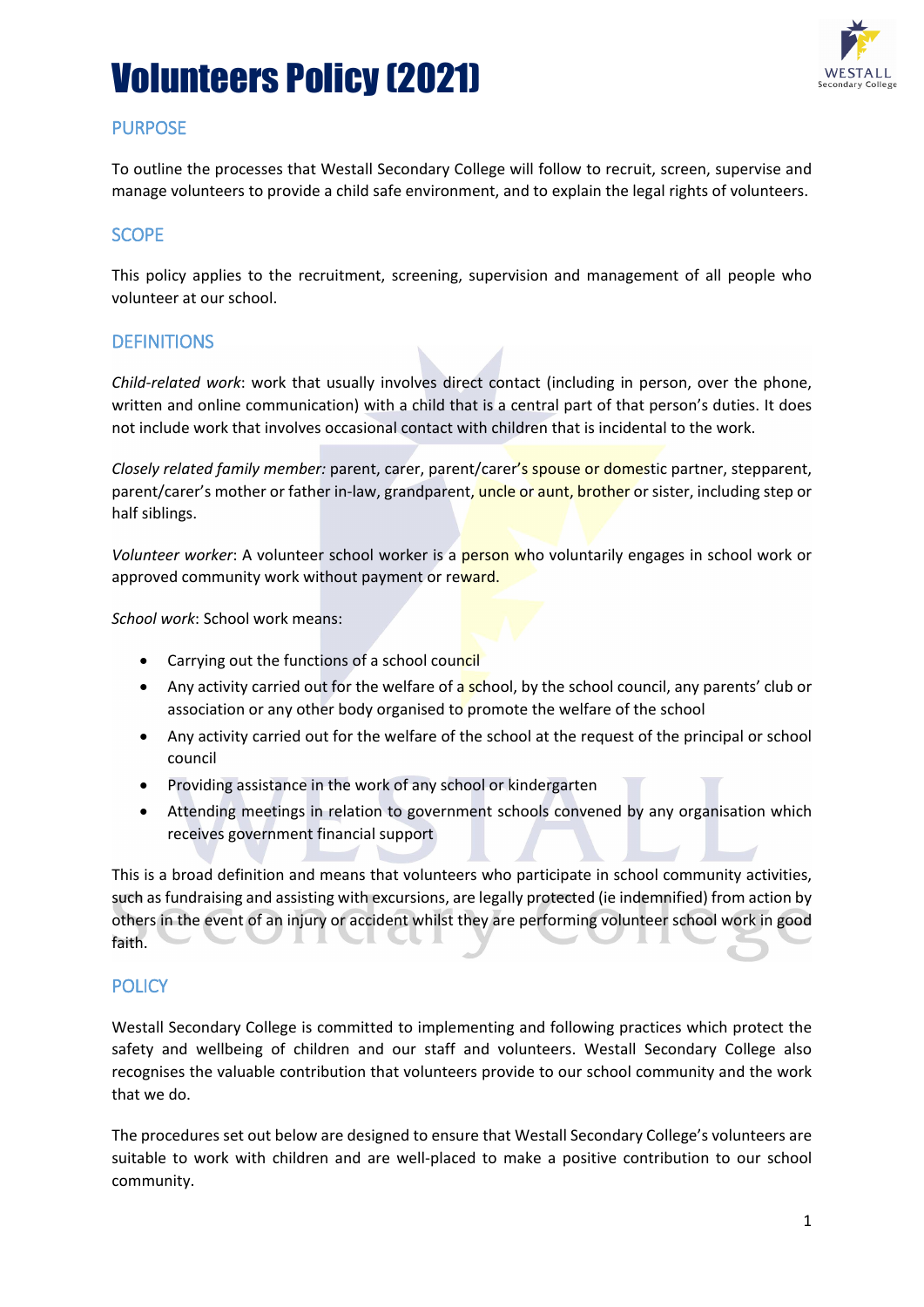

## Becoming a volunteer

Members of our school community who would like to volunteer are encouraged to contact the school by phone on 9546 3233 or by emailin[g westall.sc@education.vic.gov.au,](mailto:westall.sc@education.vic.gov.au) outlining the reason for their interest in volunteering at the College.

#### *Working with students*

Westall Secondary College values the many volunteers that assist in our classrooms, with our sports program and with other events and programs. To ensure that we are meeting our legal obligations under the *Worker Screening Act* and the Child Safe Standards, Westall Secondary College is required to undertake suitability checks which in most cases will involve asking for evidence of a Working With Children (WWC) Clearance and may also involve undertaking reference, proof of identity and work history involving children checks.

Considering our legal obligations, and our commitment to ensuring that Westall Secondary College is a child safe environment, we will require volunteers to obtain a WWC Clearance and produce their valid card to a front office staff member, who will take a copy of the card to place on record for verification in the following circumstances:

- **Volunteers who are not parent/family members** of any student at the school if they are engaged in child-related work regardless of whether they are being supervised.
- **Parent/family volunteers** who are assisting with any classroom or school activities involving direct contact with children in circumstances where the volunteer's child is **not** participating, or does not ordinarily participate in, the activity.
- **Parent/family volunteers** who assist with excursions (including swimming), camps and similar events, regardless of whether their own child is participating or not.
- **Parent/family volunteers** who regularly assist in school activities, regardless of whether their own child is participating or not
- **Parent/community School Council members** sitting on School Council with student School Council members, regardless of whether their own child is a student member or not

In addition, depending on the nature of the volunteer work, our school may ask the volunteer to provide other suitability checks at its discretion (for example, references, work history involving children and/or qualifications). Proof of identity may also be required in some circumstances.

#### *Non child-related work*

On some occasions, parents and other members of the school community may volunteer to do work that is not child-related. For example, volunteering on the weekend for gardening, maintenance, working bees, parents and friends club coordination, school council, participating in sub-committees of school council, fete coordination, other fundraising groups that meet in the evenings during which children will not be, or would not reasonably be expected to be, present.

At Westall Secondary College, volunteers for this type of work will still be required to provide a valid WWC Clearance.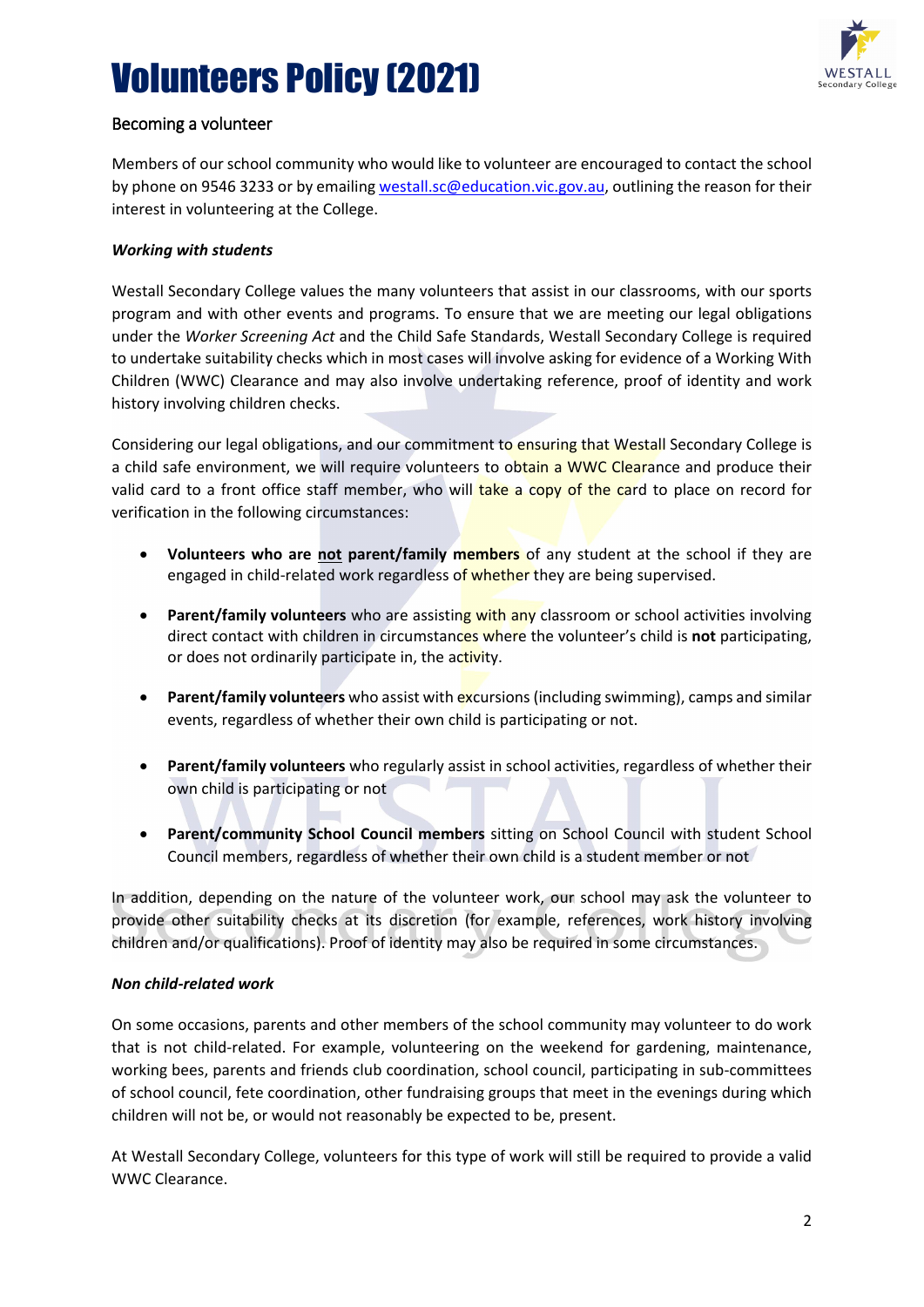

#### Management and supervision

Volunteer workers will be expected to comply with any reasonable direction of the principal (or their nominee). This will include the requirement to follow our school's policies, including, but not limited to our Child Safety Policy and our Child Safety Code of Conduct. Volunteer workers will also be expected to act consistently with Department of Education and Training policies, to the extent that they apply to volunteer workers, including the Department's policies relating to Equal Opportunity and Anti-Discrimination, Sexual Harassment and Workplace Bullying.

The principal has the discretion to make a decision about the ongoing suitability of a volunteer worker and may determine at any time whether or not a person is suitable to volunteer at Westall Secondary College.

Westall Secondary College will provide any appropriate induction and/or training for all volunteer workers. The principal (or their nominee) will determine what induction and/or training is necessary depending on what type of work the volunteer will be engaged in and will ensure a record is kept of the induction undertaken.

All volunteers will be provided induction in relation to Westall Secondary College's child safety practices, including reporting obligations and procedures. Our school has a Child Safety Responding and Reporting Obligations Policy and Procedures which all staff and volunteers should be aware of.

The principal (or their nominee) will determine what supervision, if any, of volunteers is required for the type of work being performed.

#### Compensation

#### *Personal injury*

Volunteer workers are covered by the Department of Education and Training's Workers' Compensation Policy if they suffer personal injury in the course of engaging in school work.

#### *Property damage*

If a volunteer worker suffers damage to their property in the course of carrying out school work, the Minister (or delegate) may authorise such compensation as they consider reasonable in the circumstances. Claims of this nature should be directed to the principal who will direct them to the Department's Legal Division.

#### *Public liability insurance*

The Department of Education and Training's public liability insurance policy applies when a volunteer worker engaged in school work is legally liable for:

- a claim for bodily injury to a third party
- damage to or the destruction of a third party's property.

#### **COMMUNICATION**

This policy will be communicated to our school community in the following ways: